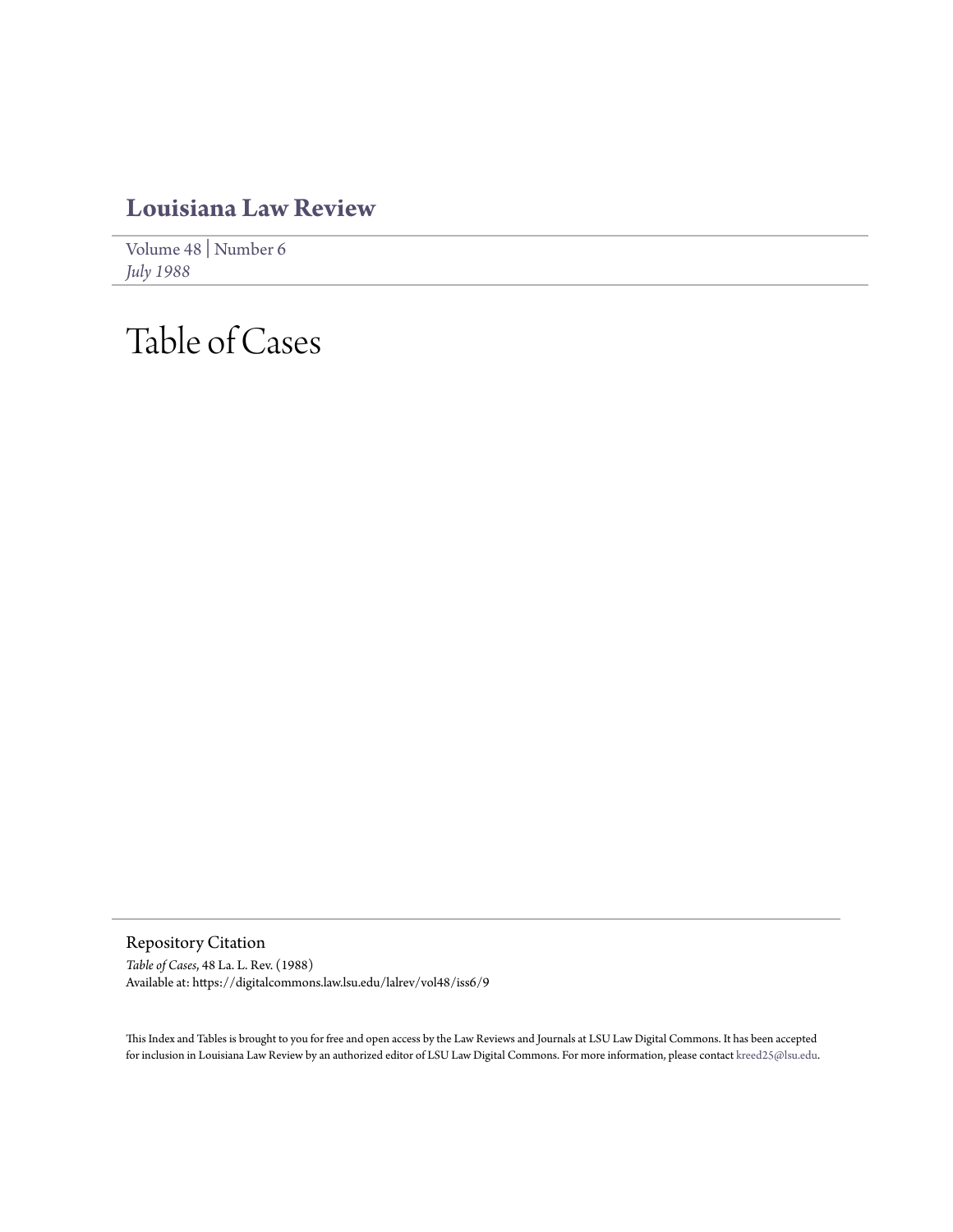## **TABLE OF CASES**

- A. Alport & Son, Inc. v. Hotel Evans, Inc., Vol. 48, p. 718
- Abraham v. Lake Forest, Inc., Vol. 48, p. 1245
- Adams v. Adams, Vol. 48, p. 375
- Adams v. New Orleans Public Service, Inc., Vol. 48, p. 523
- Addington v. Texas, Vol. 48, pp. 750, 751
- Adjmi v. United States, Vol. 48, p. 730
- Aetna Insurance Co. v. Naquin, Vol. 48, p. 297
- Agar v. Commissioner, Vol. 48, p. 892.
- Agency Holding Corp. v. Malley-Duff & Associates, Vol. 48, p. 1413
- Agins v. City of Tiburon, Vol. 48, pp. 955, 957, 958, 959, 962
- Aguillard v. Langlois, Vol. 48, pp. 511, 1261
- American Bank and Trust Co. v. Straughan, Vol. 48, p. 149 American General Investment Co. v. St. Elmo Lands, Vol. 48, p. 448
- American Home Assurance Co. v. Czarniecki, Vol. 48, p. 296
- American Lung Association, Inc. v. State Mineral Board, Vol. 48, pp. 335, 343

American Lung Association of Louisiana v. State Mineral Board, Vol. 48, p. 401

- Anderson v. Police Jury of East Feliciana Parish, Vol. 48, p. 458
- Anderson v. State, Vol. 48, pp. 1023, 1024, 1029, 1055
- Argersinger v. Hamlin, Vol. 48, p. 440
- Armbrister v. Roland International Corp., Vol. 48, p. 1418
- Arnold v. Stupp Corp., Vol. 48, p. 171
- Ashby v. IMC Exploration Co., Vol. 48, p. 393
- Associates Financial Services Company v. Ryan, Vol. 48, p. 1439
- Ault v. International Harvester, Vol. 48, pp. 988, 989, 990, 997, 998
- Ayraud v. Babin's Heirs, Vol. 48, p. 970
- Babin v. Edwards, Vol. 48, p. 528
- Bank of St. Charles v. Fire Protection Systems, Inc., Vol. 48, p. 449
- Bankers Trust v. Feldesman, Vol. 48, p. 1417
- Barkin ex rel. Barkin v. State, Vol. 48, p. 428
- Barnes v. Barbosa, Vol. 48, p. 864
- Barre v. St. Martin, Vol. 48, p. 452
- Baten v. Taylor, Vol. 48, p. 495
- Baumgold Bros., Inc. V. Allan M. Fox Co., Vol. 48, p. 108
- Beard v. Allstate Insurance Co., Vol. 48, p. **1167**
- Bearden v. Georgia, Vol. 48, pp. 364, 365
- Beer v. United States, Vol. 48, p. 800
- Bell v. Jet Wheel Blast, Vol. 48, pp. 511, 1253, 1256, 1257, 1260, 1261, 1460
- Bell v. Marriott Hotels, Inc., Vol. 48, p. 1292
- Bell v. Wolfish, Vol. 48, pp. 748, 749, 751, 754, 755
- Bender v. City of Rochester, New York, Vol. 48, p. 577
- Bent v. Commissioner, Vol. 48, pp. 878, 904, 907
- Benton v. Benton Creosoting Co., Vol. 48, p. 1239
- Bergeron v. Amoco Production Co., Vol. 48, p. 392
- Berkey Photo v. Eastman Kodak Co., Vol. 48, p. 1432
- Berman v. Brown, Vol. 48, p. 397
- Bernhardt v. Fourth Judicial District, Vol. 48, p. 441
- Berry v. Holston Well Service, Inc., Vol. 48, p. 529
- Black v. Carrollton R.R., Vol. 48, pp. 1006, 1011
- Blackwell v. Oser, Vol, 48, p. 1008
- Blackwell v. United States Department of Treasury, Vol. 48, pp. 853, 864
- Blanc v. Germania National Bank, Vol. 48, p. 159
- Boisdore v. Bridgeman, Vol. 48, p. 446
- Bonner v. B.W. Utilities, Vol. 48, p. 546
- Boston Store of Chicago v. American Gramophone Co., Vol. 48, pp. 99, 104
- Bourne v. Rein Chrysler-Plymouth, Inc. Vol. 48, p. 194
- Bowers v. Hardwick, Vol. 48, p. 357
- Bowman v. United States, Vol. 48, p. 917
- Boyle v. Mann, Vol. 48, p. 972
- Bradley v. Union National Life Insurance Company, Vol. 48, p. 1104
- Brauninger v. Ducote, Vol. 48, p. 1008
- Breaux v. Schlumberger Offshore Services, Vol. 48, p. 1380
- Brewer v. School Board of Norfolk, Vol. 48, p. 796
- Brewer v. Williams, 7ol. 48, p. 205
- Broderbund Software, h.c. v. Unison World, Inc., Vol. 48, p. 93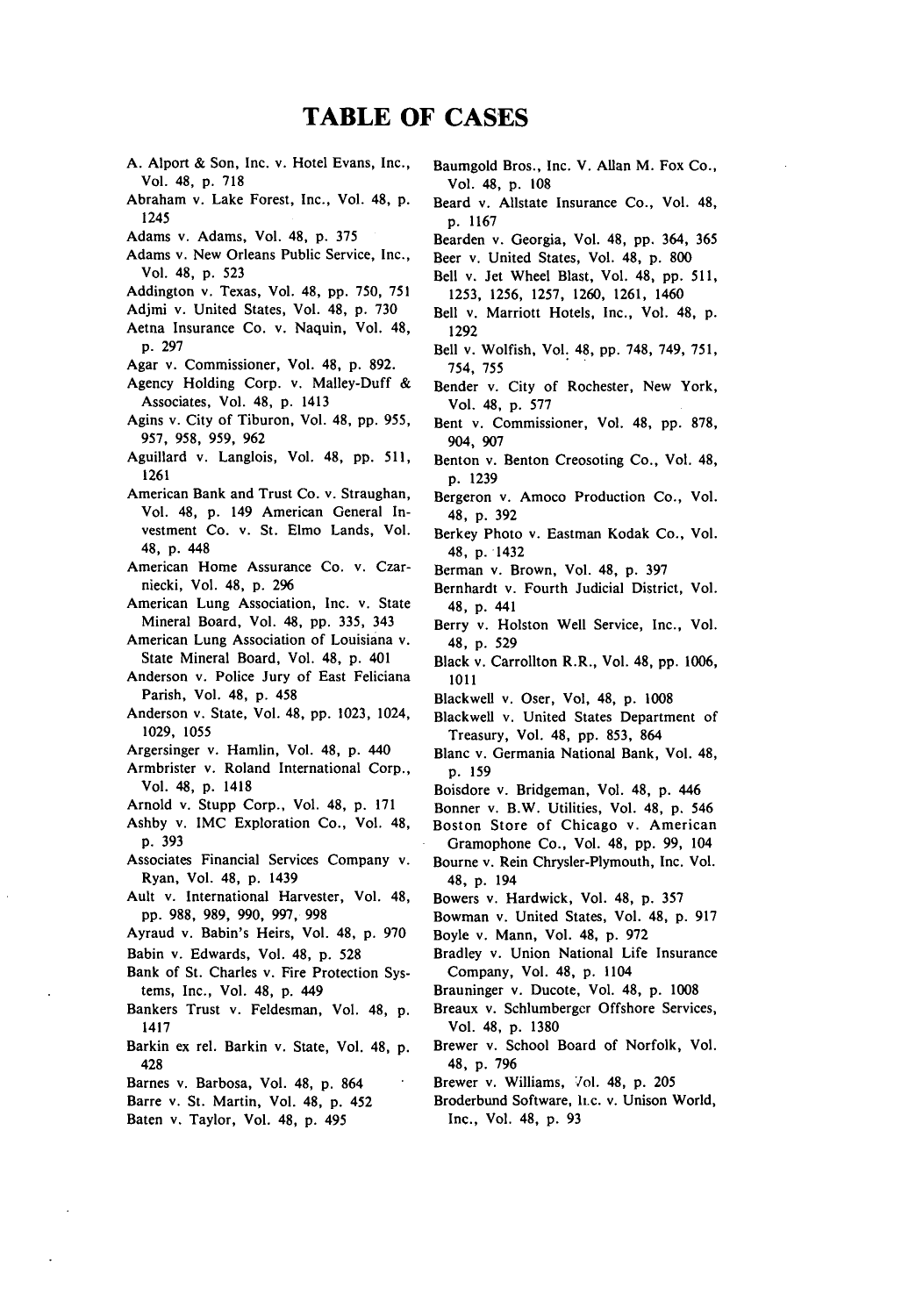- Brown *v,* Board of Education I, Vol. 48, **p.** 790
- Brown v. Board of Education II, Vol. 48, pp. 807, 810
- Brown v. Crocker, Vol. 48, p. 1007
- Brown v. Great Atlantic & Pacific Tea Co., Vol. 48, pp. 1460, 1461, 1462
- Brown v. Sears Roebuck & Co., Vol. 48, p. 514
- Brown v. Winn Dixie Louisiana, Inc., Vol. 48, pp. 1447, 1448, 1449, 1450, 1456
- Brown-Forman Distillers Corp. v. New York State Liquor Authority, Vol. 48, pp. 650, *654, 655,* 672, 673
- Buford v. United States, Vol. 48, p. 925
- Cabibi v. Louisiana Health Service's Indemnity Co., Vol. 48, p. 301
- Caffin v. Kirwan, Vol. 48, p. 160
- Calhoun v. Jennings, Vol. 48, pp. 554, 582
- Cambrice v. Fern Supply Co., Vol. 48, p.
- 1007 Canada Malting Co. v. Paterson Co., Vol. 48, p. 763
- Canal-Commercial Trust and Savings Bank v. New Orleans T. and M. Ry. Co., Vol. 48, p. 138
- Candle v. Betts, Vol. 48, p. 528
- Carbice Corp. v. American Patents Development Corp., Vol. 48, p. 70
- Carlson v. Landon, Vol. 48, p. 750
- Carpenter v. United States, Vol. 48, p. 735
- Carruthers v. Carruthers, Vol. 48, p. 465
- Cartwright v. Chrysler Corp., Vol. 48, p. 977
- Cashio v. Shoriak, Vol. 48, p. 474
- Cataldie v. Louisiana Health Service's Indemnity Co., Vol. 48, p. 300
- Celotex Corp. v. Catrett, Vol. 48, **p.** 240
- Central Progressive Bank v. Bradley, Vol. 46, **pp.** 246, 448
- Charrier v. Belllnc. v. Pierson, Vol. 48, **pp.** 435, 436
- Cherokee Restaurant, Inc. v. Pierson, Vol. 48, **p.** 452
- Chevron Oil Co. v. Huson, Vol. 48, **p.** 590
- Chevron U.S.A., Inc. v. Lorio, Vol. 48, **p. 400**
- Church v. Commissioner, Vol. 48, p. 899
- Citizens Bank and Trust Co. v. Consolidated Terminal Warehouse, Inc., Vol. 48, p. 148
- Citizens' Bank v. Janin, Vol. 48, p. 137
- City of Baton Rouge v. Stauffer Chemical Corp. Vol. 48, **pp.** 246, 449
- City of Covington v. Clockner, Vol. 48, **p.** 458
- City of Mobile v. Bolden, Vol. 48, **p.** 818 City of New Iberia v. Romero, Vol. 48, p. 458
- City of West Monroe v. Conley, Vol. 48, p. 440
- Clark v. Board of Education of Little Rock, Vol. 48, **p.** 835
- Cleveland Board of Education v. Loudermill, Vol. 48, p. 322
- Clingan v. Doughty, Vol. 48, p. 394
- Commercial Bank of Alexandria v. Shanks, Vol. 48, p. 154
- Commercial Credit Equipment Corporation v. Woodson, Vol. 48, p. 553
- Commonwealth v. Stovall, Vol. 48, p. 729 Conger v. City of New Orleans, Vol. 48, p. 137
- Congregation of the Holy Family v. Mickey Construction Co., Vol. 48, **1,.** 248
- Constance v. Sudwischer, Vol. 48, p. 576
- Coon v. Placid Oil Co., Vol. 48, p. 419
- Corley v. Craft, Vol. 48, p. 416
- Corsey v. State Department of Corrections, Vol. 48, pp. 969, 976, 1465, 1472, 1474 Crawford v. Gray & Associates, Vol. 48,
- p.. 452
	- Creech v. Aetna Casualty & Surety Co., Vol. 48, p. 1168
	- Currier v. Saenger Theaters Corp., Vol. 48, p. 993
	- Dalton v. Plumbers & Steamfitters Local Union No. 60, Vol. 48, p. 971
	- Darden v. Cox, Vol. 48, p. 1222
	- Daube v. Bruno, Vol. 48, p. 230
	- Davis v. Board of School Commissioners, Vol. 48, p. 797
	- Davis v. Board of School Commissioners of Mobile County, Vol. 48, p. 824
	- Dayton Board of Education v. Brinkman, Vol. 48, pp. 792, 804
	- DeLisle v. Succession of Moss, Vol. 48, **p.** 479
	- Delpit v. Young, Vol. 48, **p.** 1145
	- Delta Finance Co. v. Graves, Vol. 48, **p. 703**
	- Diamond Shamrock Exploration Co. v. Hodel, Vol. 48, **p. 390**
	- Dier v. Hamilton, Vol. 48, **p.** 452
	- Dierker v. Gypsum Transportation Ltd., Vol. 48, **p. 1016**
	- Digidyne Corp. v. Data General Corp., Vol. 48, **p.** 47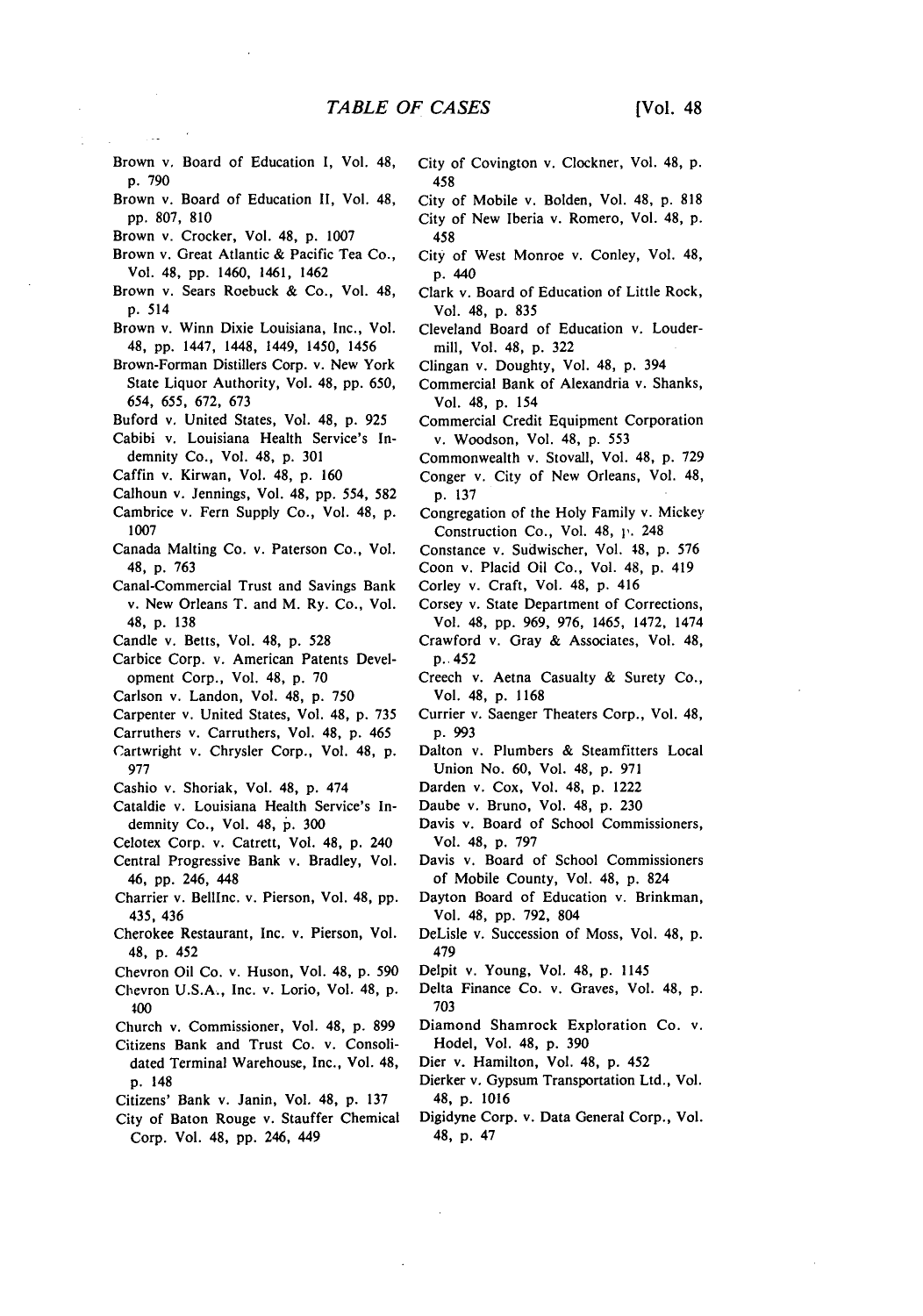- Dixie-Drive-It-Yourself System, Inc. v. American Beverage System, Vol. 48, p. 1066 Doe v. New York University, Vol. 48, p.
- 851
- Dorry v. Lafleur, Vol. 48, pp. 509, **1251, 1252, 1253**
- Dowell v. Board of Education of Oklahoma, Vol. 48, p. 834
- Dowell v. Board of Education of Oklahoma City, Vol. 48, p. 815
- Ducre v. Mine Safety Appliances Co., Vol. 48, p. 238
- Dugas Pest Control of Baton Rouge, Inc. v. Mutual Fire, Marine and Inland Insurance Co., Vol. 48, p. 293
- Dulaney v. Travelers Insurance Co., Vol. 48, pp. 1454, 1460, 1461, 1462
- Dupre v. Travelers Insurance Company, Vol. 48, p. 1451
- Durland v. United States, Vol. 48, p. 725
- E. E. Black, Ltd. v. Marshall, Vol. 48, p. 845
- East River Savings Bank v. Cerulgo Motors, Inc., Vol. 48, p. **589**
- Economy Auto Salvage v. Allstate Insurance Co., Vol. 48, p. **300**
- Economy Carpets v. Better Business Bureau, Vol. 48, p. 439
- Edmonston v. A-Second Mortgage Co., Vol. 48, p. 435
- Edwards v. Jeems Bayou Production Co., Vol. 48, p. 421
- Eisner v. Macomber, Vol. 48, p. 883.
- Entrevia v. Hood, Vol. 48, pp. 508, 1451, 1452, 1453, 1455, 1456, 1464
- Erie Railroad v. Tompkins, Vol. 48, pp. 1369, 1375
- Eureka Laundry Co. v. Long, Vol. 48, p. **707**
- Exxon Corp. v. Chick Kam Choo, Vol. 48, p. 776
- Exxon Corp. v. United States, Vol. 48, pp. 596, 629
- Exxon Process & Mechanical Federal Credit Union v. Moncrieffe, Vol. 48, p. 489
- F.H.E. Oil Co. v. Commissioner, Vol. 48, p. 610
- Fagot v. Ciravola, Vol. 48, p. 1167
- Farmers Production Credit Association v. Arena, Vol. 48, p. 719
- Federal Deposit Insurance Corp. v. Morrison, Vol. 48, pp. 556, 570
- Federal Insurance Co. v. Insurance Co. of

North America, Vol. 48, p. 188

- Federal Trade Commission v. Gratz, Vol. 48, p. 75
- Federal Trade Commission v. Sperry & Hutchinson Co., Vol. 48, p. 251
- Fertitta v. Allstate Insurance Co., Vol. 48, p. 433
- Fireman's Fund Insurance Co. of California v. Lee, Vol. 48, p. 297
- First English Evangelical Lutheran Church of Glendale v. County of Los Angeles, Vol. 48, pp. 311, 315, 947
- First Federal Savings Bank v. Dan Quirk Ford Co., Vol. 48, p. 490
- First Financial Bank v. Butler Vol. 48, p. 218
- First Financial v. First American Bank, Vol. 48, p. 229
- First Guaranty Bank v. Attorney's Liability Assurance Society, Vol. 48, pp. 452, 453
- First National Bank of Commerce v. Hibernia National Bank in New Orleans, Vol. 48, **p.** 164
- First National Bank of Lafayette v. Doni Homes, Inc., Vol. 48, p. 448
- Fisher v. United States, Vol. 48, pp. **1030,** 1041, 1049, **1060**
- 5 Penn & Co. v. Shearson Lehman Brothers, Vol. 48, p. 1420
- Flint v. Cuny, Vol. 48, p. **970**
- Florens v. Valls, Vol. 48, p. 1293
- Fontenot v. H. Hollier & Sons, Vol. 48, p. **995**
- Foote v. Sun Life Assurance Co. of Canada, Vol. 48, p. 153
- Forrisi v. Bowen, Vol. 48, p. 854
- Foster v. Hampton, Vol. 48, p. 425
- Forty Six Twenty Six v. Merriam, Vol. 48, p. 473
- Fuller v. Franks Petroleum, Inc., Vol. 48, p. 417
- Galloway v. Employers Mutual of Wascon, Vol. 48, pp. 993, 994
- Garcia v. Garcia, Vol.' **48,** p. 381
- Gauche v. Ford Motor Co., Vol. 48, p. **993**
- General Investments, Inc. v. Thomas, Vol. 48, **p.** 448
- General Motors Acceptance Corporation v. Johnson, Vol. 48, p. 1437
- General Motors Acceptance Corporation v. Sims, Vol. 48, p. 1440
- General Talking Pictures Corp. v. Pine Tree Amusement Co., Inc., Vol. 48, p. **98**

Dillon v. Legg, Vol. 48, **p.** 1017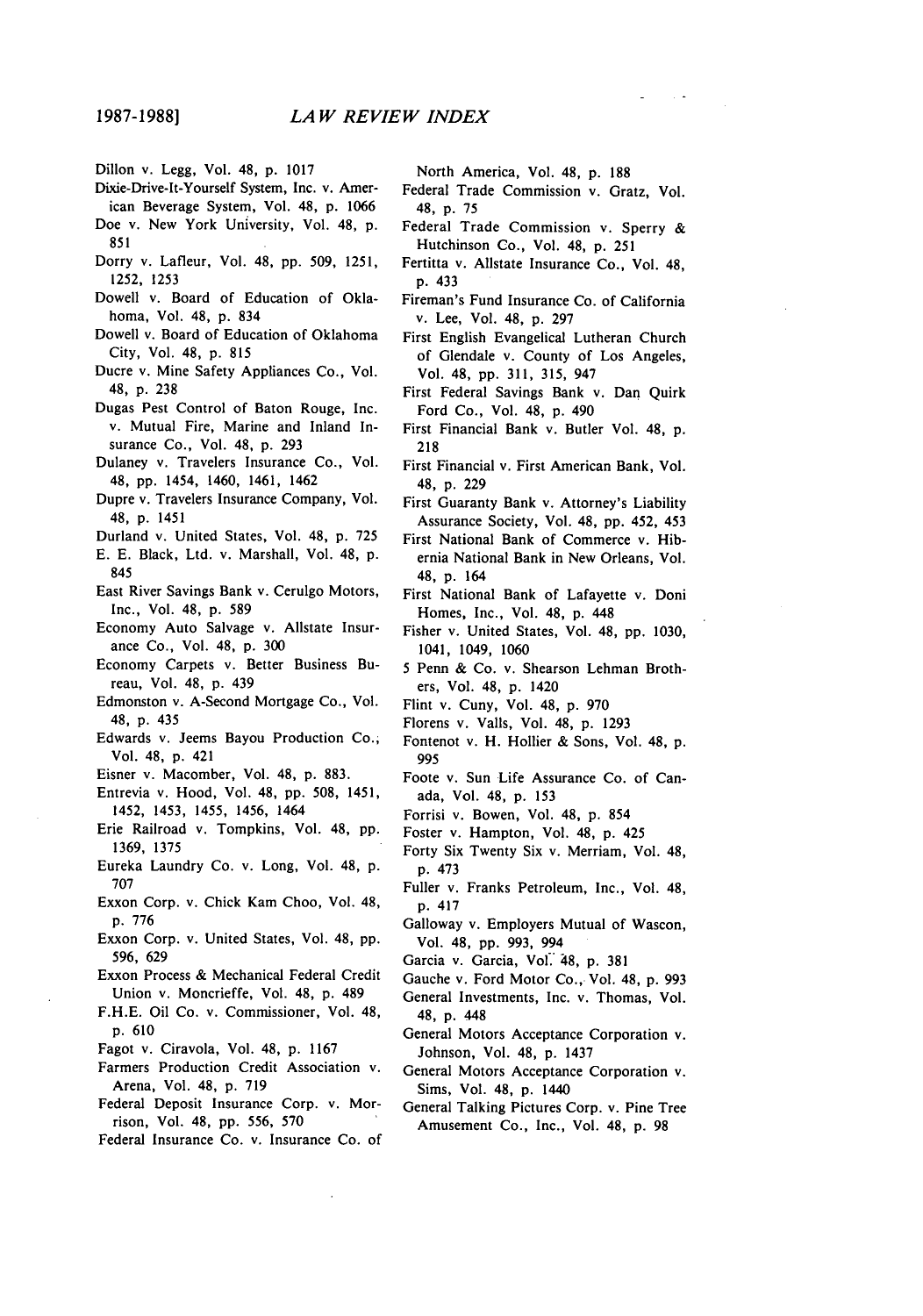- Genesee, Inc. v. Firstine Investment, Inc., Vol. 48, **p. 582**
- Genina Marine Services, Inc. v. ARCO Oil **&** Gas Co., Vol. 48, **p.** 414
- Gerdin v. Princeton State Bank, Vol. 48, **p. 552**
- Gerstein v. Pugh, Vol. 48, p. 751
- Gibbs Construction Co. v. Thomas, Vol. 48, p. 431
- Giles v. Abode Royalty, Inc., Vol. 48, p. 590
- Giroir v. South Louisiana Medical Center, Vol. 48, p. 236
- Giuffria v. Red River Barge Lines, Inc., Vol. 48, p. 1236
- Givanovitch v. Hebrew Congregation of Baton Rouge, Vol. 48, p. 482
- Givens v. Desoto Building Co., Vol. 48, pp. 993, 998
- Glazer v. Commission on Ethics, Vol. 48, p. 1231
- Glenshaw Glass Co. v. Commissioner, Vol. 48, pp. 886, 919
- Glover v. Sowada, Vol. 48, pp. 1221, 1222
- Gonzales v. Winn Dixie Louisiana, Inc., Vol. 48, pp. 1445, 1447
- Goodrich v. Exxon Corp., Vol. 48, p. 405
- Gover v. Bridges, Vol. 48, p. 975
- Graham v. McRae Exploration, Inc., Vol. 48, **p.** 404
- Graham v. Sequoya Corp., Vol. 48, **p.** 448
- Grange v. Compagnie Generale Transatlantique, Vol. 48, **p. 1330**
- Green v. County School Board, Vol. 48, **pp. 790, 796, 802**
- Greenwood v. United States, Vol. 48, **p. 751**
- Gregory v. Womack, Vol. 48, **pp. 1273,** 1274, **1276, 1280**
- Grenada Steel Industries v. Alabama Oxygen Co., Vol. 48, **pp. 991,** 992
- Guerriero v. Schultz, Vol. 48, **p. 857**
- Guidry v. Sline Industrial Painters, Inc., Vol. 48, **p. 523**
- Guissez, Cousin et Orille v. Teffaine, Vol. 48, **p. 1325**
- Gulf Oil Corp. v. Commissioner, Vol. 48, **p.** 640
- Gulf Oil Corp. v. Gilbert, Vol. 48, **p. 763**
- Gulf Refining Co. v. Carroll, Vol. 48, **p. 932**
- Hall v. Parks, Vol. 48, **p.** 1104
- Halphen v. Johns-Manville Sales Corp., Vol. 48, **p.** 514, **999**
- Hamilton Co. v. Hughes, Vol. 48, **p.** 166 Hampton v. Paramount Pictures Corp., Vol. 48, p. 102
- Harang v. Plattsmier, Vol. 48, p. 1281
- Harman v. Harman, Vol. 48, p. 692
- Harper Oil Co. v. United States, Vol. 48, p. 624
- Harrell v. Travelers Indemnity Co., Vol. 48, p. 1172
- Harris v. Bardwell, Vol. 48, p. 192
- Harry R. Carlile Trust v. Cotton Petroleum Corp., Vol. 48, **p. 590**
- Hastings v. International Service Insurance Co., Vol. 48, **p. 295**
- Hebert v. First Guaranty Bank, Vol. 48, **p.** 447
- Hebert v. Wiegand, Vol. 48, **p.** 1234
- Hellmers v. Department of Transportation and Development, Vol. 48, **p. 297**
- Henderson v. Travelers Insurance Co., Vol. 48, **pp. 1208, 1209**
- Hensley v. Erie Insurance Co., Vol. 48, **p. 1173**
- Herbert v. City of Kenner, Vol. 48, **p. 328**
- Hill v. Lundin, Vol. 48, **p. 1066**
- Hill v. The New Orleans, Opelousas and Great Western Railroad Co., Vol. 48, **p. 1162**
- Hinchliffe v. American Motors Corp., Vol. 48, **p. 256**
- Hitch v. Pima County Superior Court, Vol. 48, **p.** 444
- Hodge v. Commissioner, Vol. 48, p. 905
- Hodson v. Hodson, Vol. 48, **p.** 371
- Holland v. Buchley, Vol. 48, **p.** 1003
- Holland v. St. Paul Mercury Insurance Co., Vol. 48, **p.** 1009
- Home Savings.and Loan Ass'n v. Tri-Parish Ventures, Ltd., No. 1, Vol. 48, **pp.** 478, 480, 1127
- Hort v. Commissioner, Vol. 48, p. 904
- Huckabay v. Huckabay, Vol. 48, **p.** 373
	- Huckle v. Money, Vol. 48, p. 1162
	- Hughes v. Southeastern Fidelity Insurance Co., Vol. 48, **p.** 296
	- Humphreys v. Royal, Vol. 48, **pp.** 1272, 1273, 1274, 1276, 1278, 1279, 1280
	- Hunt v. Commissioner, Vol. 48, p. 609
	- Hyde v. Chevron, Vol. 48, **pp.** 173, 509
	- I.D.C., Inc. v. Natchitoches Dev. Co., Vol. 48, **p.** 248
	- I.E. Miller of Eunice, Inc. v. Source Petroleum, Inc., Vol. 48, p. 414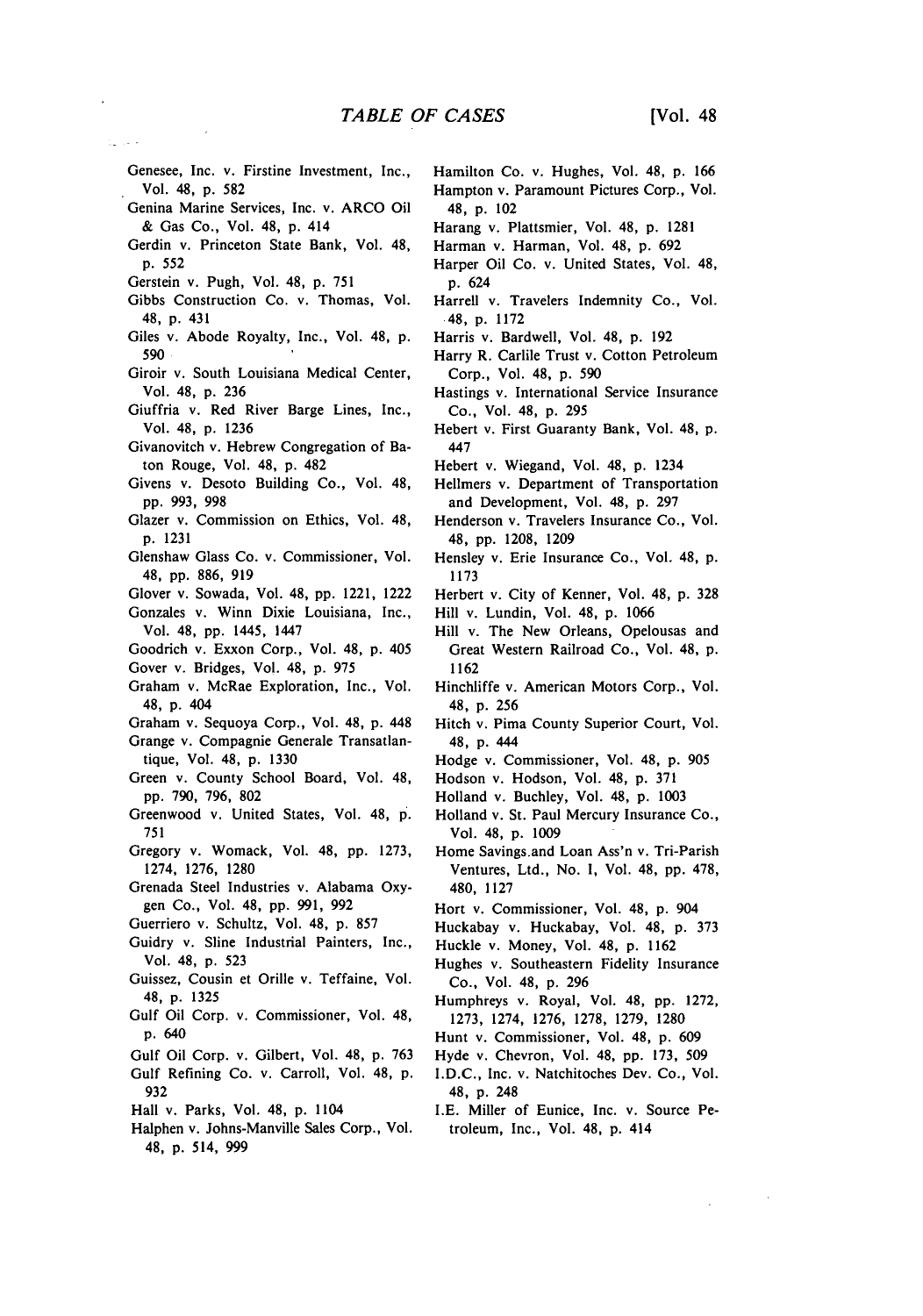**1987-1988]**

- Illinois Central Railroad Co. v. New Orleans Terminal Co., Vol. 48, p. **187**
- In re Air Crash, Vol. 48, p. 778 In re Application of Rosewell, Vol. 48, p. 583.
- In re Emerald Oil Co. v. Bennett, Vol. 48, p. 398
- In re January 1976 Grand Jury, Vol. 48, pp. 1025, 1026
- In re Pine Grove Canning Co., Vol. 48, p. 158
- In re Richardson's Estate, Vol. 48, p. 1116
- In re Romero, Vol. 48, p. 1120
- In re Ryder, Vol. 48, pp. 443, 1024, 1025, 1028, 1029
- In re Standard Coffee Service Co. v. Pries, Vol. 48, p. 703
- In re Union Carbide Corp. Gas Plant Disaster, Vol. 48, p. 781
- In re Upset Sale, Tax Claim of Berks County v. Nolf, Vol. 48, p. 552
- Ingber v. Enzor, Vol. 48, p. 736
- Inland Insurance Co., Vol. 48, p. 293
- International Business Machines Corp. v. United States, Vol. 48, pp. 39, 76
- International Salt Co. v. United States, Vol. 48, p. 69
- Jackson v. Indiana, Vol. 48, p. 751
- Jackson Square Town Homes Ass'n v. Mims, Vol. 48, p. 473
- Jacquet v. His Creditors, Vol. 48, p. 135
- Jeansonne v. Leon Pickard Chevrolet, Vol.
- 48, p. 124 Jefferson Bank and Trust Co. v. Post, Vol. 48, **p.** 448
- Jefferson Parish Hospital District No. 2 v. Hyde, Vol. 48, p. 29
- Jennings v. Ralston Purina Co., Vol. 48, p. 173
- John P. Harris, M.D., Inc. v. Parmley, Vol. 48, **pp.** 1221, 1223
- Johnny Turcich, Jr., Inc. v. First National Bank, Vol. 48, p. 229
- Johnson v. Johnson, Vol. 48, pp. 692, 695, 697
- Johnson v. Railway Express Agency, Inc., Vol. 48, p. 912
- Jones v. T. G. & Y. Stores, Inc., Vol. 48, pp. 1459, 1460, 1461, 1462, 1463
- Jordan v. Fidelity & Casualty Co., Vol. 48, p. 1009

Joseph v. Fred Motor Co., Vol. 48, **p.** 434 Joseph E. Seagram and Sons, Inc. v. Hostetter, Vol. 48, pp. 649, 652, 656, 672, 673

- Kassapas v. Arkon Shipping Agency, Inc., vol. 48, p. 761
- Kaufman v. Chase Manhatten Bank, Vol. 48, p. 224
- Kaufman v. Clark, Vol. 48, p. 1006
- Kaulich v. Kramer, Vol. 48, pp. 1443, 1444, 1445, 1446, 1447, 1448, 1450, 1452, 1453, 1454, 1458, 1459, 1464
- Keller v. Haas, Vol. 48, p. 1232
- Kelly v. Kelly, Vol. 48, pp. 1103, 1106
- Kennedy v. Mendoza-Martinez, Vol. 48, p. 747
- Keyes v. School Dist. No. 1, Vol. 48, p. 804
- Keystone Bituminous Coal Association v. DeBenedicts, Vol. 48, pp. 308, 316
- Keystone Ins. Co. v. Houghton, Vol. 48, p. 1417
- Kieffer v. Whitaker, Vol. 48, p. 244
- King v. King, Vol. 48, pp. 691, 695
- Kingsman Enterprises, Inc. v. Bakerfield Electric Company, Vol. 48, **p.** 1231
- Kirchberg v. Feenstra, Vol. 48, pp. 562, 1275, 1284
- Koelsch v. Koelsch, Vol. 48, p. 693
- Koupetoris v. Konkar Intrepid Corp., Vol. 48, p. 774
- Kreppein v. Demarest, Vol. 48, p. 139
- Lafleur v. John Deere Co., Vol. 48, pp. 183, 193, 1000, 1001
- Lallande v. Ingram, Vol. 48, p. 157
- Lamkin v. Brooks, Vol. 48, p. 294
- LaMoyne-Clegg Development Corp. v. Bonfanti-Fackrell, Vol. 48, p. 488
- Lancaster v. Petroleum Corp. of Delaware, Vol. 48, p. 396
- Landry v. Adam, Vol. 48, p. 994
- Landry v. Board of Levee Commissioners, Vol. 48, **p.** 327
- Landry v. Hoepfner, Vol. 48, p. 288
- Landry v. L'Eglise, Vol. 48, p. 970
- Landry v. State, Vol. 48, pp. 511, 1253
- Lang v. Winn Dixie Louisiana, Inc., Vol. **48, ,p.** 1445
- Langlois v. Allied Chemical, Vol. 48, pp. 1249, 1251
- Laplace v. Minks, Vol. 48, p. 1006
- Launey v. Barrouse, Vol. 48, **p.** 491
- Lazenby v. Universal Underwriters Insurance Co., Vol. 48, **p.** 1165
- LeBlanc v. Belt Center, Inc., Vol. 48, p. 253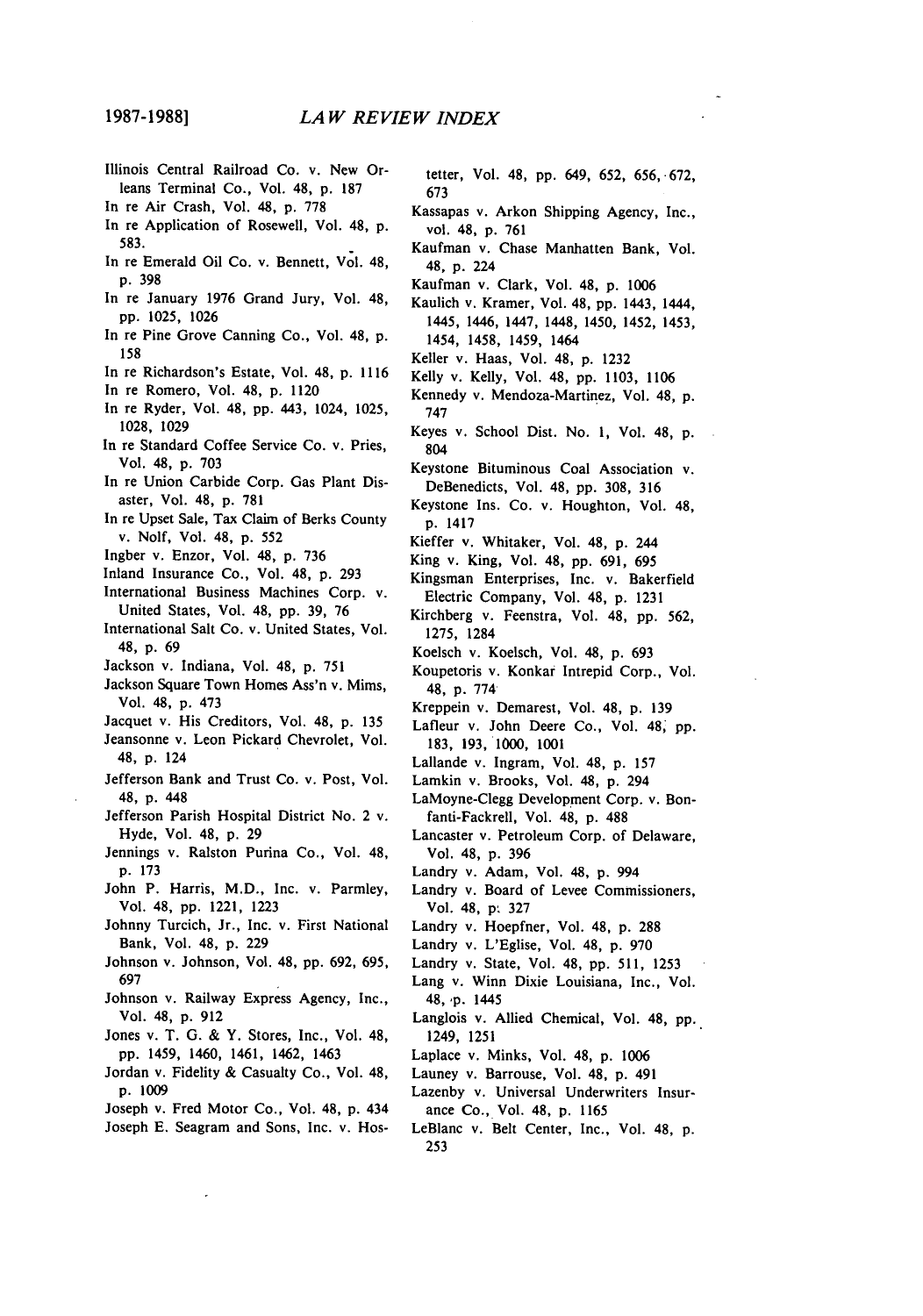- LeBlanc v. Opt Inc., vol. 48, **p.** 1235
- LeConte v. Pan American World Airways, Inc., Vol. 48, p. 1016
- Lee v. Allied Chemical Corp., Vol. 48, p. 173
- Leger v. Petroleum Engineers, Inc., Vol. 48, p. 420
- Lewis v. Oubre, Vol. 48, p. 1457
- Linkletter v. Walker, Vol. 48, p. 590
- Loce Oil Co. v. Central Industries, Vol. 48, p. 418
- Lococo v. Lococo, Vol. 48, pp. 381, 383
- Loeblich v. Garnier, Vol. 48, p. 1176
- Loescher v. Parr, Vol- 48, pp. 507, 509, 1002, 1287, 1451, 1452, 1453, 1455
- Lofton v. Travelers Insurance Company, Vol. 48, **pp.** 1444, 1445
- Louisiana v. United States, Vol. 48, p. 824
- Louisiana Highway Commission v. Raxsdale, Vol. 48, p. 457
- Louisiana Materials Co. v. Atlantic Richfield Co., Vol. 48, pp. 412, 413
- Louisiana National Bank v. O'Brien, Vol. 48, p. 153
- Louisiana Nat'l Leasing Corp. v. ADF Serv., Inc., Vol. 48, p. 126
- Louisiana State Bar Ass'n v. Carpenter, Vol. 48, **p.** 453
- Louisiana State Bar Ass'n v. Edwins, Vol. 48, p. 450
- Louisiana State Bar Ass'n v. Henricks, Vol. 48, p. 453
- Louisiana State Bar Ass'n v. Lyons, Vol. 48, p. 453
- Louisiana State Bar Ass'n v. Price, Vol. 48, **p.** 454
- Louisiana State Bar Ass'n v. Riley, Vol. 48, **p.** 454
- Louisiana State Bar Ass'n v. Stewart, Vol. 48, **p.** 454
- Louisiana State Bar Ass'n v. Tilly, Vol. 48, p. 454
- Louisiana State Bar Ass'n v. Williams, Vol. 48, **p.** 454
- Lovell v. Earl Grissmer Co., Vol. 48, pp. 994, 998
- Lovell v. Lovell, Vol. 48, p. 687
- Ludecke v. Watkins, Vol. 48, p. 750
- Macaron v. Associates Capitol Services Corp., Vol. 48, p. 582
- McBead Drilling Co. v. Kremco, Ltd., Vol. 48, p. **233**
- McCardie v. Wal-Mart Stores, Inc., Vol. 48, pp. 1448, 1449, 1450, 1464
- McCarthy v. Louisiana Timeshare Venture, Inc., Vol. 48, p. 448
- McCormick Oil & Gas Corp. v. Dow Chemical Corp., Vol. 48, p. 399
- McCoy v. Arkansas Natural Gas Co., Vol. 48, p. 1163
- McDonald v. International Paper Co., Vol. 48, p. 524
- McDuffie v. Walker, Vol. 48, pp. 1269, 1281
- McGautha v. California, Vol. 48, p. 1048
- McKelvey v. Turnage, Vol. 48, p. 870 McNally v. United States, Vol. 48, p. 723
- McNamara v. Stauffer Chemical Co., Vol. 48, p. 449
- Madding v. Hoover, Vol. 48, p. 145
- Magee v. Amiss, Vol. 48, pp. 560, 591, 1265, 1273, 1274, 1278, 1280, 1281, 1283, 1284
- Malmay v. Sizemore, Vol. 48, p. 296
- Mantolete v. Bolger, Vol. 48, p. 859
- Marquette Cement Manufacturing Company v. Normand, Vol. 48, pp. 1479, 1480
- Martin v. Jennings, Vol. 48, p. 972
- Martin-Parry Corp. v. New Orleans Fire Detection Service, Vol. 48, p. 702
- Martinez v. Great American Insurance Co., Vol. 48, p. 295
- Massie v. Inexco Oil Co., Vol. 48, p. 407
- Mathews v. Eldridge, Vol. 48, p. 322
- Mathews v. Goodrich Oil Co., Vol. 48, p. 411
- Matter of Filiation of Jones, Vol. 48, p. 973
- Meador v. Toyota of Jefferson, Vol. 48, p. 194
- Media Production Consultants, Inc. v. Mercedes Benz of North America, Vol. 48, p. 190
- Mennonite Board of Missions v. Adams, Vol. 48, pp. 536, 1275, 1276, 1278
- Meritor Savings Bank v. Vinson, Vol. 48, p. 913
- Merritt v. Southwestern Electric Power Co., Vol. 48, p. 410
- Mesa v. Burke, Vol. 48, p. 1005
- Mesa Petroleum Co. v. U.S. Department of the Interior, Vol. 48, p. 390
- Metzger v. Commissioner, Vol. 48, pp. 878, 904, 907, 909
- Mexic Brothers, Inc. v. 108 University Place Partnership, Vol. 48, p. 166
- Meyers v. State Farm Mutual Automobile Insurance Co., Vol. 48, p. 508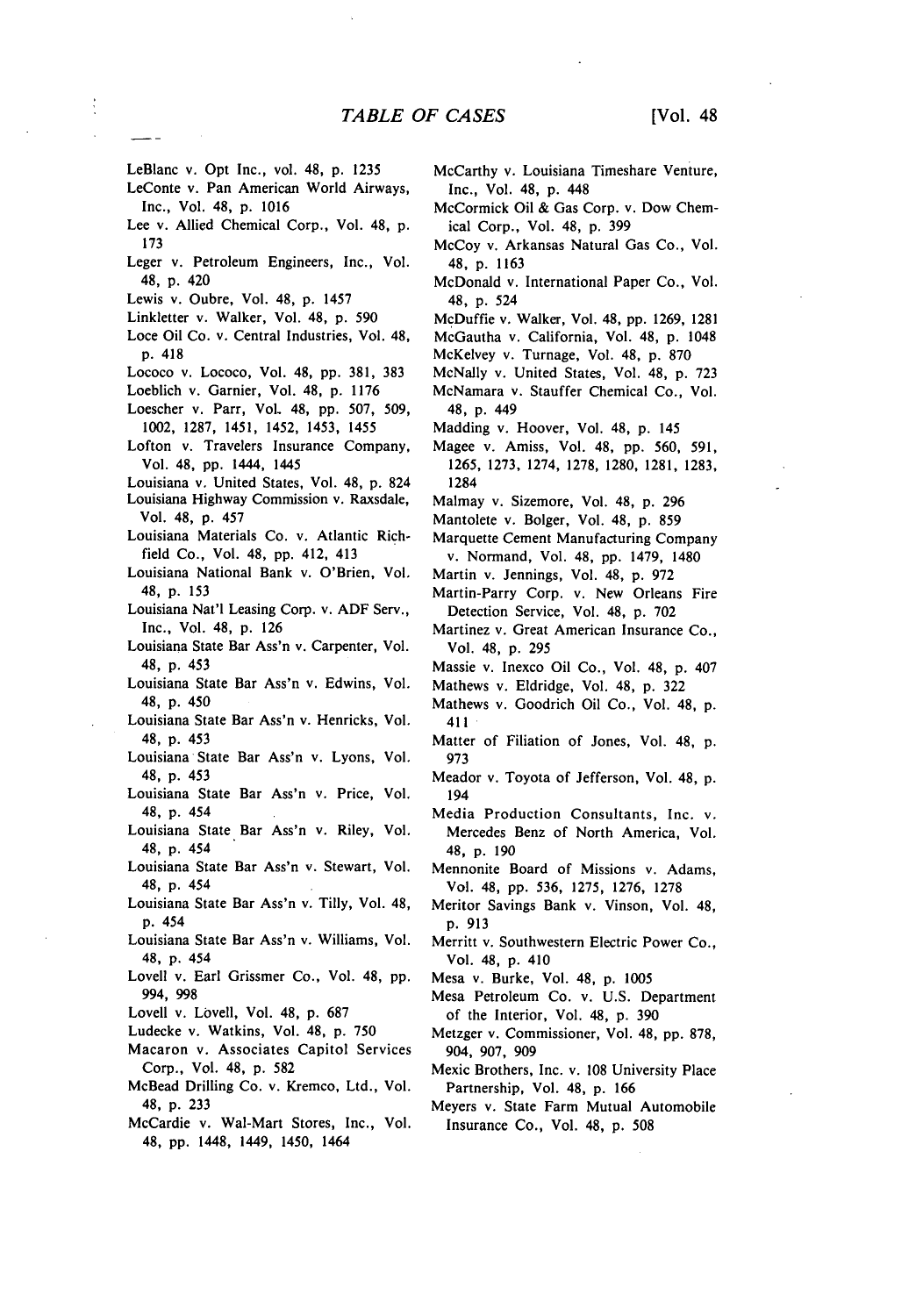- Miami Corp. v. Exxon Co., USA, Vol. 48, p. 411
- Michel v. Michel, Vol. 48, pp. 687, 688, 690, 695
- Mid-State Homes, Inc. v. Portis, Vol. 48, pp. 550, 563, 568
- Milliken v. Bradley, Vol. 48, pp. 792, 804
- Mills v. Fidelity & Casualty Co., Vol. 48, p. 171
- Miranda v. Arizona, Vol. 48, p. 203
- Mobley v. General Motors, Vol. 48, p. 995 Montagnier v. Leydon, Vol. 48, pp. 1313, 1352, 1365
- Montaldo Insurance Agency, Inc. v. Culotta, Vol. 48, p. 164
- Moody v. Arabie, Vol. 48, p. 531
- Moore v. Goodyear Tire & Rubber Co., Vol. 48, p. 251
- Moran v. Burbine, Vol. 48, p. 201
- Morey v. Bravo Productions, Inc., Vol. 48, p. 1417
- Morgan v. Hartford Accident & Indemnity Co., Vol. 48, pp. 1457, 1458
- Morissette v. United States, Vol. 48, p. **728.**
- Morrell v. State, Vol. 48, **p.** 444
- Morris v. Schoonfield, Vol. 48, **pp.** 363, 365
- Morrison v. D & L Partnership, Vol. 48, p. 406
- Mortgage Associates, Inc. v. Lleland, Vol. 48, p. 558
- Morton Salt Co. v. G.S. Suppiger Co., Vol. 48, p. **70**
- Motion Picture Patents Co.' v. Universal Film Manufacturing Co., Vol. 48, pp. 70, 99
- Moyer v. Peabody, Vol. 48, p. 750
- Mudd v. Travelers Indemnity Co., Vol. 48, pp. 1291, 1292
- Mullane v. Central Hanover Bank and Trust Co., Vol. 48, p. 537
- Murray v. Ramada Inns, Inc., Vol. 48, pp. 1262, 1463
- Naim v. Naim, Vol. 48, p. 834
- Nathan v. Carter, Vol. 48, p. 975
- National Motor Club v. Conque, Vol. 48, p. 702
- Nettles v. Winn Dixie Louisiana, Inc., Vol. 48, **pp.** 1448, 1461
- New York Life Insurance Co. v. Neal, Vol. 48, pp. 1206, 1207
- Niles v. United States, Vol. 48, p. 889
- Nollan v. California Coastal Commission, Vol. 48, pp. 313, **320**
- Northern Pacific Railway Co. v. United States, Vol. 48, pp. 35, 40
- Northern Trust Co. v. E.T. Clancy Export Corp., Vol. 48, pp. 713, 718, 719
- Northwestern National Casualty Co. v. McNulty, Vol. 48, p. 1166
- Oakbrook Civic Ass'n v. Sonnier, Vol. 48, p. 472
- Ogden Oil Co. v. Venture Oil Corp., Vol. 48, p. 484
- Oil Well Supply Co. v. Independent Oil Co., Vol. 48, p. 415, 486
- Old Farmers Oil Co. v. Commissioner, Vol. 48, p. 606
- Olivier v. Doga, Vol. 48, p. 438
- Olivier v. National Union Fire Insurance Co., Vol. 48, p. 451
- Olsen v. Shell Oil Co., Vol. 48, p. 509
- Orkin Exterminating Co. v. Foti, Vol. 48, p. 701
- Orleans Parish- School Board v. Pittman Construction Co., Vol. 48, pp. 1479, 1480
- P & A Well Service Co. v. Blackie's Power Services, Inc., Vol. 48, pp. 415, 486
- PGC Pipeline v. Louisiana Interstate Gas, Vol. 48, p. 388
- Pacific Wool Growers v. Draper & Co., Vol. 48, p. 716
- Palko v. Connecticut, Vol. 48, p. 754
- Palmer v. Benden, Vol. 48, p. 605
- Paragon Resources, Inc. v. National Fuel Gas Distribution Corp., Vol. 48, p. 389
- Parker v. Cappel, Vol. 48, p. 522
- Pasadena City Board of Education v. Spangler, Vol. 48, pp. 792, 811
- Patterson v. Livingston Bank, Vol. 48, p. 228
- Pearson v. Larry, Vol. 48, p. 411
- Penn Central Transportation Co. v. City of New York, Vol. 48, pp. 316, 956, 957
- Pennsylvania v. Finley, Vol. 48, p. 442
- Pennsylvania Coal Co. v. Mahom, Vol. 48, p. 310
- Pennsylvania Coal Co. v. Mahon, Vol. 48, pp. 949-50, 956, 960, 961
- People v. Lee, Vol. 48, p. 444
- People v. Meredith, Vol. 48, p. 443
- Peoples Bank and Trust Co., Natchitoches v. Harper, Vol. 48, p. 164
- Phillipe v. Browning Arms Co., Vol. 48, pp. 192, 194
- Phillips Oil Co. v. OKC Corp., Vol. 48, p. 396
- Phillips v. Rowe, Vol. 48, p. 450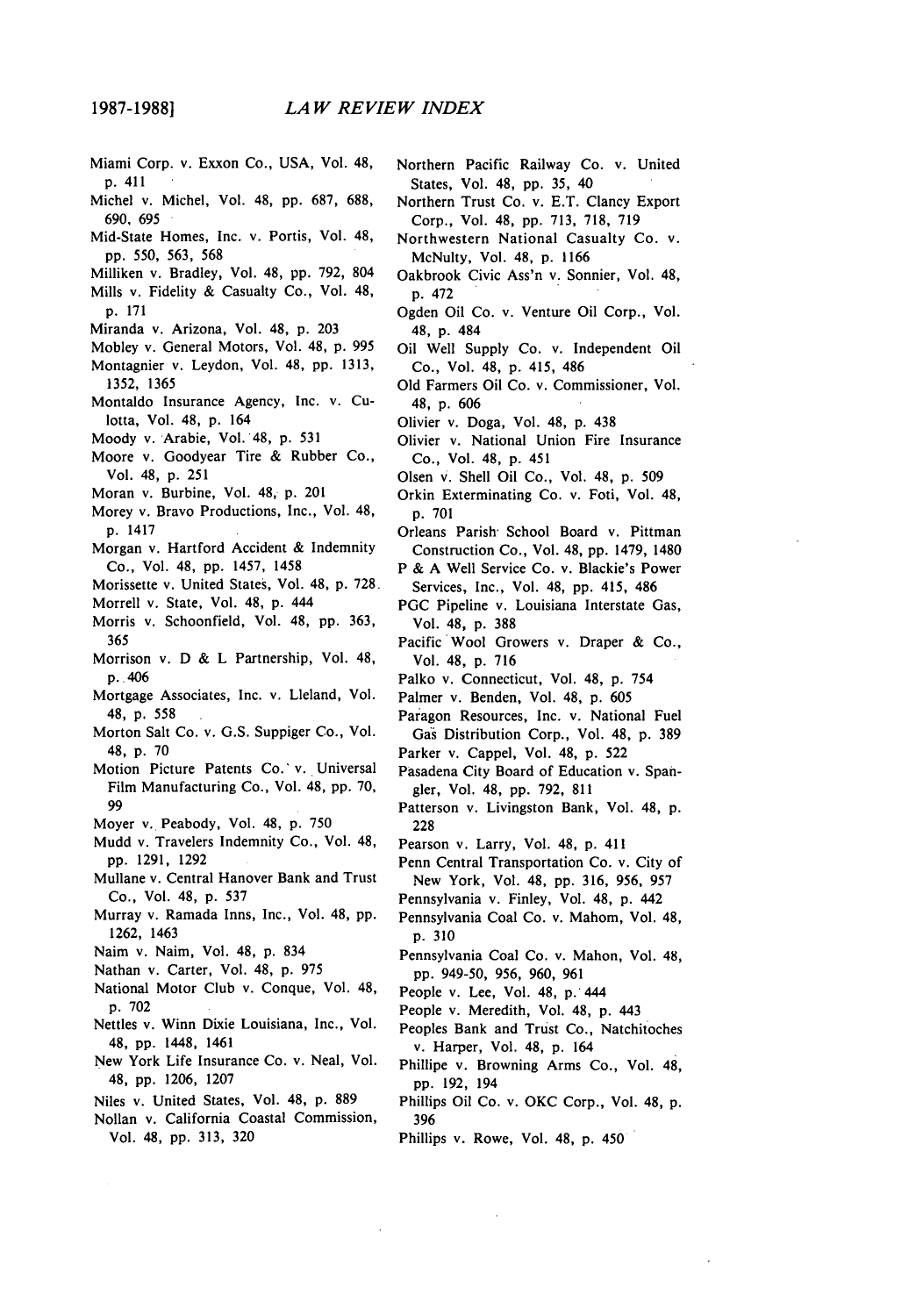- Piper Aircraft Co. v. Reyno, Vol. 48, **p.** 264
- Pizzaloto v. Hoover Co., Vol. 48, **p.** 256
- Plaquemines Parish Commission Council v. Delta Development Co., Inc., Vol. 48, pp. 403, 446, 967, 1471, 1472
- Plumbing Supply House, Inc. v. Century National Bank, Vol. 48, p. 151
- Pogo Producing Co. v. Sea Robin Pipeline Co., Vol. 48, p. 389
- Poirier v. Browning Ferris, Ind., Vol. 48, p. **238**
- Polozola v. Garlock, Vol. 48, p. 172
- Pontiff v. Bailey, Vol. 48, p. 237
- Price v. Hartford Accident & Indemnity Co., Vol. 48, p. 1172
- Price v. Town of Ruston, Vol. 48, p. 473
- Prytania Medical Complex Owners Ass'n v. Mary, Vol. 48, **p.** 474
- Queenan v. Queenan, Vol. 48, p. 373, **381,** 384
- Queensborough Land Co. v. Cazeaux, Vol. 48, p. 471
- Quierry's Executor v. Faussier's Executors, Vol. 48, p. 970
- Ramsey v. Commissioner, Vol. 48, p. 608
- Ramstack v. Krieger, Vol. 48, p. 691
- Randall v. Feducia, Vol. 48, p. 239
- Ratliff v. Town of Mandeville, Vol. 48, p. **327**
- Ray v. Alexandria Mall, Vol. 48, p. 236
- Raytheon Production Corp. v. Commissioner, Vol. 48, p. 885.
- Redman Energy, Inc. v. Peoples State Bank, Vol. 48, p. 164
- Reed v. Verwoerdt, Vol. 48, p. 451
- Reid v. Gamb, Inc., Vol. 48, p. 523
- Reitzell v. Spooner, Vol. 48, p. 421
- Reynolds v. Batson, Vol. 48, pp. 968, 970, 972, 982, 1471
- Richardson v. United States Postal Service, Vol. 48, **p. 858**
- Riddick v. School Board of Norfolk, Vol. 48, **pp. 793, 800**
- Riverlands Fleeting Corp. v. Ashland Plantation, Vol. 48, **p.** 469
- Rivers v. Sun Oil Co., Vol. 48, **p.** 422
- Robinson v. North American Royalties, Inc., Vol. 48, **pp. 397, 398**
- Roemer v. Commissioner, Vol. 48, **pp. 896, 922**
- Rogers v. Lodge, Vol. 48, **p. 821**
- Rogillio v. Cazedessus, Vol. 48, **p. 296**
- Ross v. LaCoste de Monterville, Vol. 48,
- **pp. 509, 1285, 1288, 1290, 1291, 1297**
- Roy v. Cuccia, Vol. 48, **p. 190**
- Roy v. Ducote, Vol. 48, p. 474
- Rozell v. Louisiana Animal Breeders Corp., Inc., Vol. 48, pp. 509, 1252, 1253
- Rylands v. Fletcher, Vol. 48, pp. 1302, 1358
- St. Charles Parish School Board v. **GAF** Corp., Vol. 48, pp. 1465, 1466, 1467, 1470, 1472, 1473, 1474, 1475, 1476, 1477, 1478, 1479
- St. Mary Iron Works v. McMoran Exploration Co., Vol. 48, p. 412
- St. Tammany Manor v. Spartan Building Corp., Vol. 48, p. 247
- Sambola v. Fandison, Vol. 48, p. 144
- San Diego Gas and Electric Co. v. City of San Diego, Vol. 48, pp. 331, 317, 957, **958**
- Sanders v. Hercules Sheet Metal, Inc., Vol. 48, p. 242
- Saxon v. Fireman's Insurance Co., Vol. 48, p. 970
- Schall v. Martin, Vol. 48, **pp. 748,** 749, **751**
- Schmit v. St. Bernard Parish Police Jury, Vol. 48, **p.** 459
- School Board of Nassau County, Florida v. Arline, Vol. 48, **pp.** 845, **871**
- School District of Philadelphia v. Friedman, Vol. 48, **pp. 859, 862**
- Scott v. Bank of Coushatta, Vol. 48, **p. 219**
- Scott v. Cokern, Vol. 48, **p. 138**
- Scott v. District Attorney, Vol. 48, **p. 359**
- Scott v. Noel, Vol. 48, **p.** 449
- Seay v. Commissioner, Vol. 48, **p. 891**
- Security Mortgage Co. v. Tridlett, Vol. 48, **p. 591**
- Sessions, Fishman, Rosenson, Boisfontaine, and Nathan v. Taddonio, Vol. 48, **p.** 450
- Sevin and Gourdain v. Caillouet, Vol. 48, p. 160
- Shapiro v. Bryan, Vol. 48, pp. 1273, 1274, 1276, 1280
- Shell Oil Co. v. Minvielle, Vol. 48, p. 403 Shelley v. Kramer, Vol. 48, p. 474
- Shelmire v. Linton, Vol. 48, pp. 1010, 1015
- Shushan v. United States, Vol. 48, p. 732
- Sibley v. Board of Supervisors, Vol. 48, p. 361
- Sikes v. McLean Trucking Co., Vol. 48, p. 509
- Simmons v. United States, Vol. 48, **pp.** 1048, 1049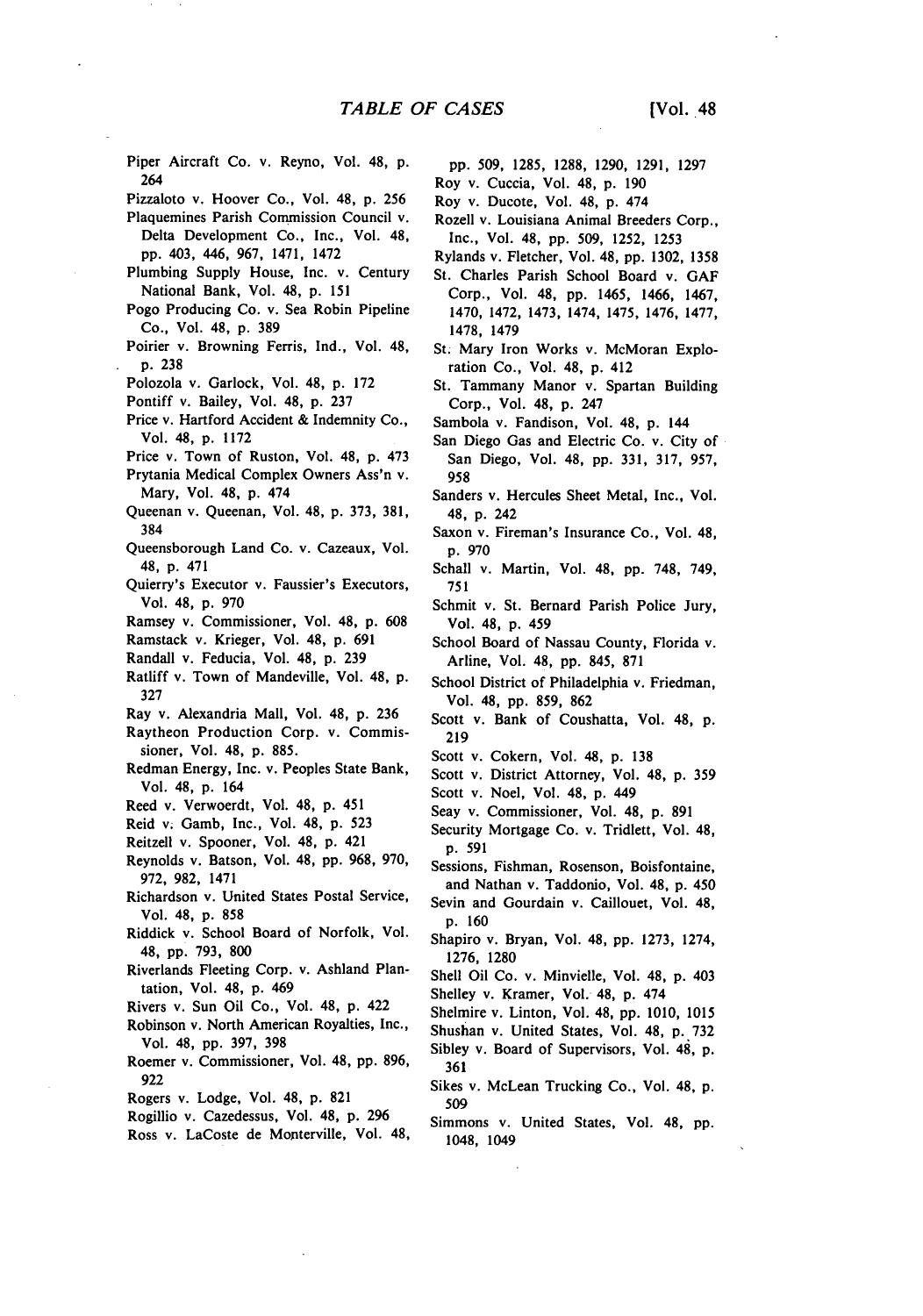- Sims v. Selvage, Vol. 48, **p.** 450
- Sims v. Sims, Vol 48, pp. 678, 686, 688, 698
- Singh v. Singh, Vol. 48, p. 384
- Skorlich v. East Jefferson General Hospital, Vol. 48, pp. 1010, 1015
- Smith v. Formica Corp., Vol. 48, **p.** 994
- Smith v. Globe Indemnity Co., Vol. 48, p. 767
- Smith v. Hanover Ins. Co., Vol. 48, p. 243
- Smith-Hearron v. Frazier, Inc., Vol. 48, **p. 1233**
- Sommers v. Iona Civil Rights Commission, Vol. 48, **p. 862**
- Sony Corporation of America v. Universal City Studios, Vol. 48, **p. 92**
- Southeastern Community College v. Davis, Vol. 48, **p.** 856
- Soverign Insurance Co. v. Texas Pipeline Co., Vol. 48, p. 177
- Spiegel, Inc. v. Federal Trade Commission, Vol. 48, p. 251
- Springhill Bank & Trust Co. v. Citizens Bank & Trust Co., Vol. 48, p. 220
- Standard Coffee Serv. Co. v. Preis, Vol. 48, p. 249
- Standard Oil Co. v. United States, Vol. 48, p. 74
- Standard Oil Co. (Ind.) v. Commissioner, Vol. 48, p. 597
- Starrels v. Commissioner, Vol. 48, p. 923
- State v. Alcinder, Vol. 48, **p.** 440
- State v. Balfa, Vol. 48, p. 442
- State v. Bohanna, Vol. 48, p. 366
- State v. Delatt, Vol. 48, p. 442
- State v. Garrett, Vol. 48, p. 365
- State v. Green, Vol. 48, pp. 445, 514
- State v. Griffen, Vol. 48, p. 354
- State v. Henderson, Vol. 48, p. 288
- State v. Jackson, Vol. 48, pp. 207
- State v. Lewis, vol. 48, p. 367
- State v. Lowenfield, Vol. 48, p. 441
- State v. Matthews, Vol. 48, p. 207
- State v. Mitchell, Vol. 48, p. 441
- State v. Olwell, Vol. 48, p. 443
- State v. Pinkney, Vol. 48, p. 365
- State v. Placid Oil Co., Vol. 48, p. 400
- State v. Reed, Vol. 48, p. 210
- State v. Sepulvado, Vol. 48, p. 273
- State v. Serrato, Vol. 48, p. 208
- State v. Square, Vol. 48, p. 214
- State v. Taylor, Vol. **48, p.** 444
- State v. Thomas, Vol. 48, p. 213
- State v. Trevathan, Vol. 48, p. 210
- State v. Weary, Vol. 48, p. 440
- State v. Weedon, Vol. 48, p. 213
- State v. West, Vol. 48, p. 211
- State v. White, Vol. 48, p. 366
- State v. Williams, Vol. 48, p. 365
- State Bank of Commerce v. Demco of Louisiana, Vol. **48, p. 218**
- State Bond Commissioner v. **All** Taxpayers, Vol. 48, **pp. 335, 336,** 343
- State **ex** rel. Sowers v. Olwell, Vol. 48, **pp.** 1022, **1023,** 1024, **1025, 1029, 1030, 1031, 1032,** 1034, **1039,** 1042, 1043, 1054, **1055, 1059, 1061**
- State Farm Mutual Automobile Insurance Co. v. Ammann, Vol. 48, **p.** 1414
- Steadman v. Action Finance Corp., Vol. 48, **p. 133**
- Sterling Oil **&** Gas Co. v. Lucas, Vol. 48, **p. 607**
- Stewart v. Litchenberg, Vol. 48, **p. 770**
- Stewart v. Schmieder, Vol. 48, **p. 330**
- Stier v. Price, Vol. 48, **p. 1155**
- Straus v. Victor Talking Machine Co., Vol. **48, p. 100**
- Strauss v. Rivers, Vol. 48, **p.** 244
- Strickland v. Nutt, Vol. 48, **p. 171**
- Strickland v. Washington, Vol. 48, **p.** 441
- Strother v. National American Bank, Vol. 48, **p. 229**
- Succession of Albritton, Vol. 48, **p.** 451
- Succession v. Bacot, Vol. 48, **pp. 1209,** 1210, 1211, 1212
- Succession of Bier, Vol. 48, **p.** 134
- Succession of Doty, Vol. 48, **p. 399**
- Succession of Feitel, Vol. 48, **p.** 504
- Succession of Griffith, Vol. 48, **p. 1119**
- Succession of Hoffpauir, Vol. 48, **p.** 1121 Succession of Isgitt, Vol. 48, **pp. 1115, 1116, 1117**
- Succession of James, Vol. 48, **pp. 1271, 1271, 1280**
- Succession of Jones, Vol. 48, **p. 717**
- Succession of Lanaux, Vol. 48, **p.** 134
- Succession of Marinoni, Vol. 48, **p. 1150**
- Succession of Rosenthal, Vol. 48, **p. 1119**
- Summers v. Baumgard, Vol. 48, **p. 1162**
- Superior Oil Producing Co. v. Leckelt, Vol. 48, **pp** 934, **935**
- Swann v. Charlotte-Mecklenburg, Vol. 48, **pp. 790, 892, 830**
- Swann v. Walters, Vol. 48, **pp. 855, 856**
- Symeonides v. Cosmar Compania Naviera, Vol. 48, **p. 767**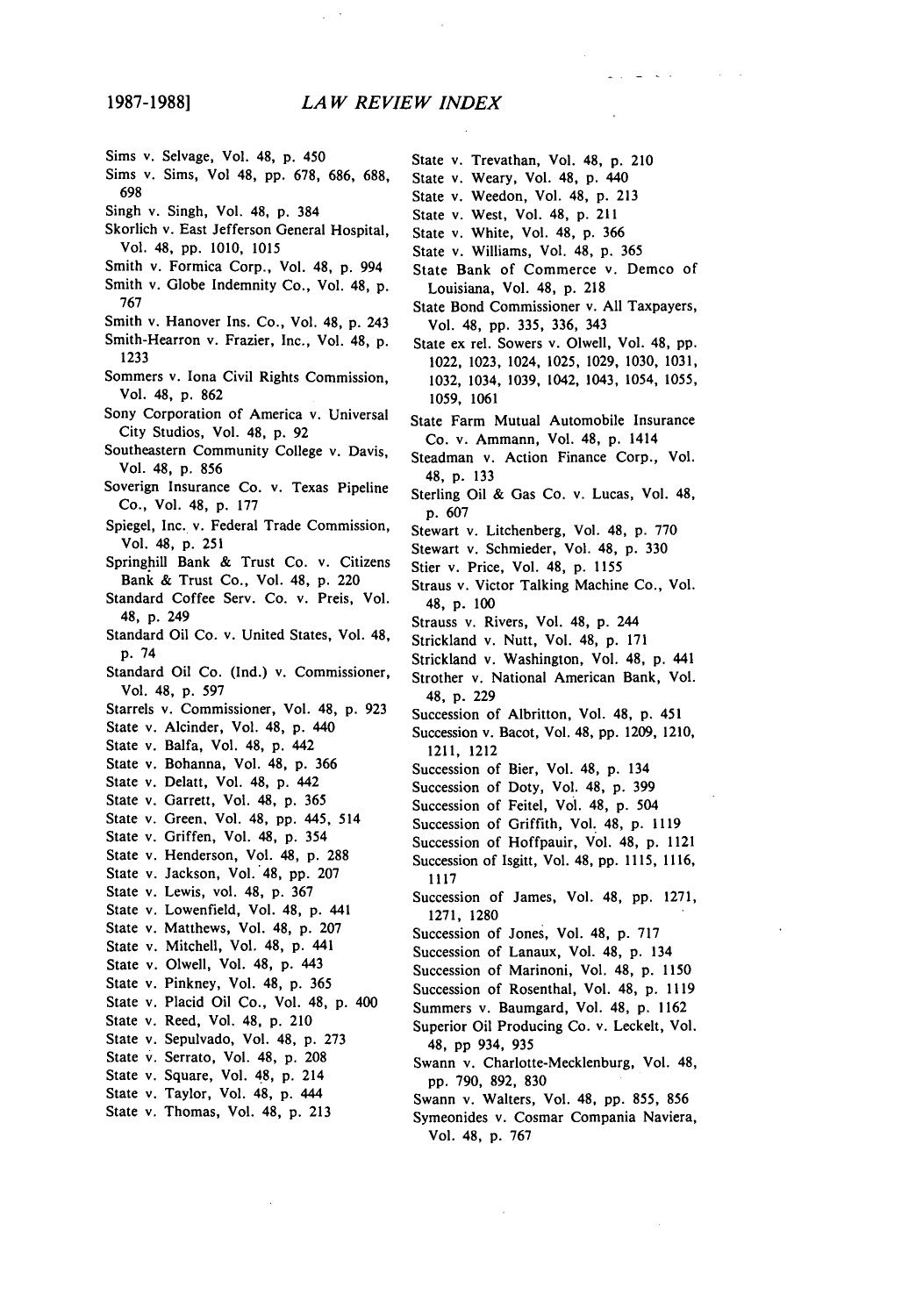- T.L. James & Co. v. Montgomery, Vol. 48, **pp.** 678, 685, 688, 698
- Tate v. Short, Vol. 48, **pp.** 364, 365
- Taussig v. Gordking Properties Co., Vol. 48, p. 406
- Taylor v. Taylor, Vol. 48, **pp.** 692, 695
- Terrell v. Messenger, Vol. 48, **p.** 473
- Texaco, Inc. v. Short, Vol. 48, p. 582.
- Texaco, Inc. v. United States, Vol. 48, pp. 597, 639
- Texas Pipe and Supply Co. v. Coon Ridge Pipeline Co., Inc., Vol. 48, **pp.** 415, 485, 486
- Thompson v. Commissioner, Vol. 48, pp. 879, 904, 907, 914.
- Threlkeld v. Commissioner, Vol. 48, **pp.** 878, 896, 901
- Thurman v. Star Electric Supply, Inc., Vol. 48, p. 245
- Times-Picayune Publishing Co. v. United States, Vol. 48, p. 37
- Toomer v. Lowenthal, Vol. 48, p. 166
- Top Crop Seed & Supply Co. v. Bank of Southeast Louisiana, Vol. 48, **p.** 229
- Toups v. Sears, Roebuck & Co., Vol. 48, **pp.** 514, 985, 995, 996, 997, 998, 999, 1000, 1001, 1002, 1003
- Trahan v. Phoenix Insurance Co., Vol. 48, p. 768
- Travis v. Felker, Vol. 48, p. 473
- Trevino v. Prudential Insurance Co., Vol. 48, p. 301
- Triagle v. AMI, Inc., Vol. 48, p. 166
- Turner v. Bucher, Vol. 48, p. 507
- Turner v. New Orleans Public Service, Inc., Vol. 48, p. 1258
- Union City Transfer v. Fields, Vol. 48, **p.** 772
- Union Local 1476 of Amalgamated Meatcutters v. Union Citizens Club, Vol. 48, **p.** 1233
- Union Texas Petroleum Corp. v. Mid Louisiana Gas Co., Vol. 48, p. 391
- United Ass'n of Journeymen v. Meyers, Vol. 48, p. 681
- United Gas Public Service Co. v. Arkansas-Louisiana Pipe Line Co., Vol. 48, pp. 938, 939
- United Shoe Machinery Corp. v. United States, Vol. 48, p. 76
- United States v. Bucey, Vol. 48, p. 739
- United States v. Cronic, Vol. 48, p. 441
- United States v. Dakota-Montana Oil Co., Vol. 48, **p.** 608 United States v. Doe, Vol. 48, **p.** 1060 United States v. Fagan, Vol. 48, p. 739
- United States v. Garber, Vol. 48, p. 887
- United States v. Gouveia, Vol. 48, p. 204
- United States v. Griffith, Vol. 48, pp. 70, 74
- United States v. Groves, Vol. 48, p. 730
- United States v. Herron, Vol. 48, p. 737
- United States v. Loew's, Inc., Vol. 48, p. 33
- United States v. Murdock, Vol. 48, p. 559.
- United States v. Paramount Pictures, Inc., Vol. 48, p. 69
- United States v. Proctor and Gamble Co., Vol. 48, p. 733
- United States v. Richter, Vol. 48, p. 738
- United States v. Salerno, Vol. 48, p. 743
- United States v. Rowe, Vol. 48, p. 729
- United States v. States, Vol. 48, p. 734
- United States v. Whitney, Vol. 48, pp. 558, 571
- United States v. Wise, Vol. 48, p. 101
- United States Brewers Association v. Healy, Vol. 48, p. 653
- United States Steel Corp. v. Fortner Enterprises, Vol. 48, p. 33
- Valence v. Louisiana Power and Light Co., Vol. 48, p. 1009
- Vaughn Flying Service v. Costanza, Vol. 48, p. 162
- Vaught v. Ratliff, Vol. 48, p. 416
- Walker v. City of Birmingham, Vol. 48, p. 828
- Walker v. Investment Properties, Ltd., Vol. 48, p. 449
- Wallace v. Fidelity National Bank, Vol. 48, p. 147
- Walton v. Walton, Vol. 48, p. 450
- Washington v. Allstate Insurance Co., Vol. 48, p. 295
- Watkins v. United States, Vol. 48, p. 906
- Watson v. State Farm Fire & Casualty Insurance Co., Vol. 48, pp. 1259, 1261
	- Weber v. Fidelity & Casualty Ins. Co., Vol. 48, pp. 190, 507, 511
	- Wegman v. Central Transmission, Inc., Vol. 48, p. 408
	- Wenatchee Reclamation District v. Mostell, Vol. 48, p. 584
	- West Side Bank v. Marine National Exchange Bank, Vol. 48, **p.** 222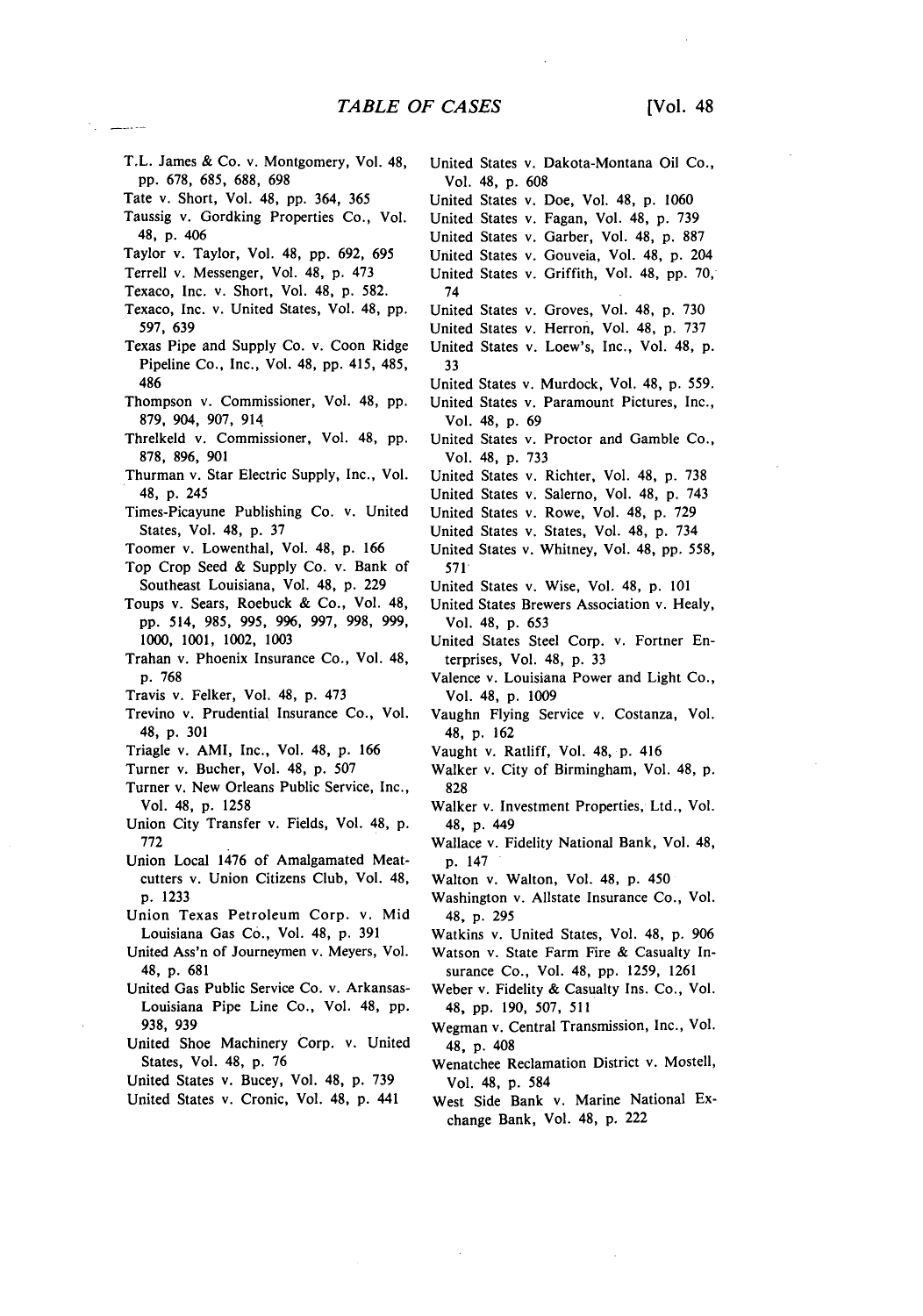- West v. Gajdzik, Vol. 48, p. **973**
- Westerfield v. LaFleur, Vol. 48, p. 294 Whelan Associates, Inc. v. Jaslow Dental
- Laboratory, Inc., Vol. 48, p. **93**
- Whitson v. United States, Vol. 48, p. **729** Williams v. Bank of Louisiana in New Orleans, Vol. 48, p. 1125
- Williams v. Illinois, Vol. 48, p. 363
- Williams v. Succession of Robertson (In re
- Maumus), Vol. 48, p. 154
- Wilson v. Garcia, Vol. 48, p. **908**
- Wimbley v. Bolger, Vol. 48, pp. 855, 856

Winston-Salem/Forsyth County Board of Education v. Scott, Vol. 48, **p. 806**

- Wong Wing v. United States, Vol. 48, p. 750
- Woodhouse, Drake & Carey, Ltd. v. Anderson, Vol. 48, p. 719
- Woodmen of the World Life Insurance Society v. Leblanc, Vol. 48, p. 1208
- Works v. Trinity Universal Insurance Co., Vol. 48, p. 526
- World-Wide Volkswagen Corp. v. Woodson, Vol. 48, p. 234
- Wylie v. N.H. Patton, Vol. 48, p. 581.

à.